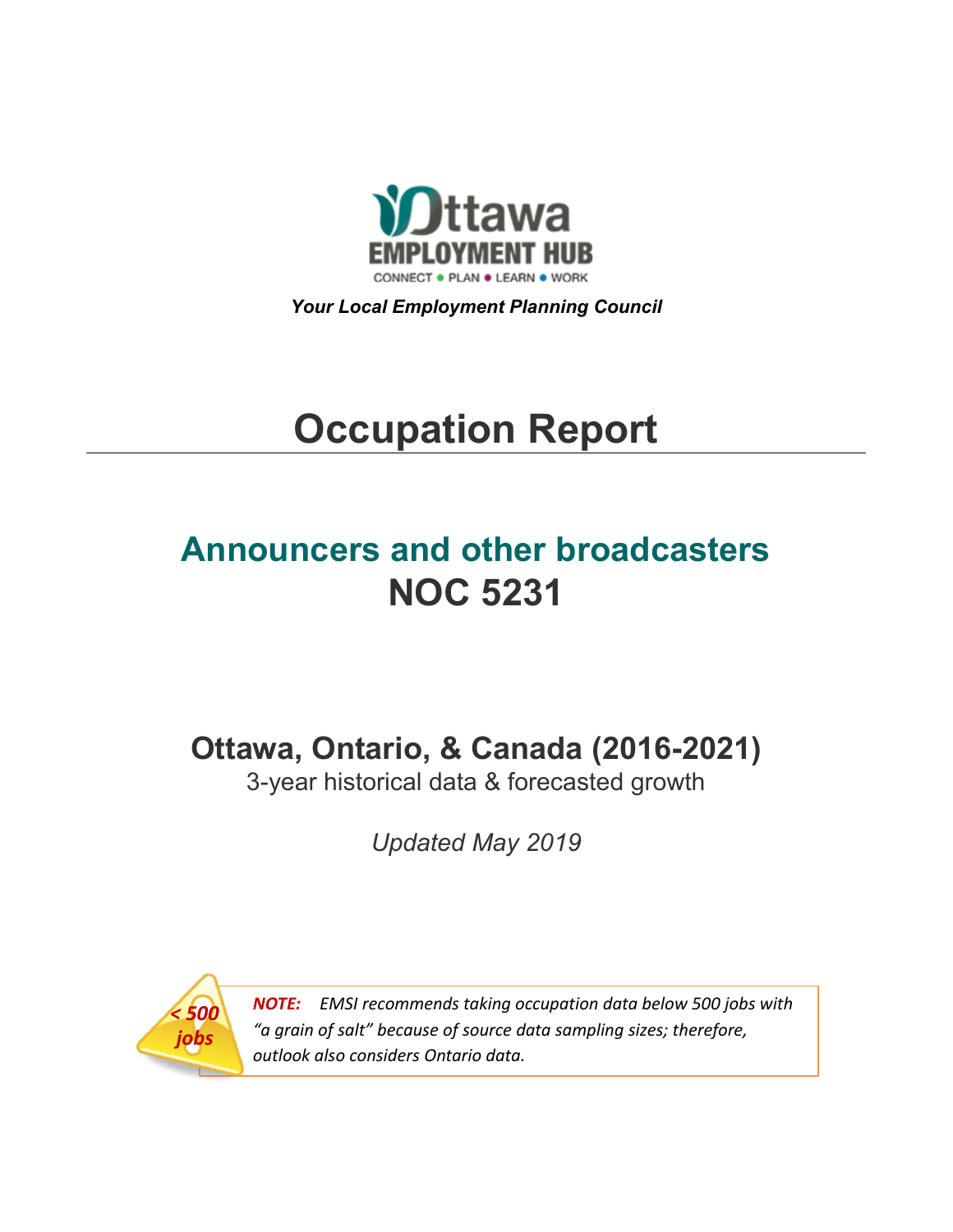

**Andrx A** 

NOC 5231 **Limited Fair**  $\uparrow$  **Fair**  $\uparrow$  Good  $\uparrow$   $\uparrow$   $\uparrow$ 

*Based on past and forecasted growth.*

# **A Local Snapshot**

- Employment in this occupation **increased in Ottawa from 2016 to 2018** (**6.6%**); it is forecast to **decrease 1.1%** over the next three years.
- **None** were **unemployed in Ottawa in 2016; 49 (17.9%)** of those in this occupation were **self-employed**.
- **Median hourly wage** for this occupation was **\$20.83**.
- **44.5%** of the 2018 jobs were in the **Radio and television broadcasting** industry sector.
- Ottawa has a **slightly higher share of this occupation** than the nation.
- **Provincially**, this occupation showed a net increase from 2016 to 2018 (**33.6%**); it is expected to increase an additional **6.8%** over the next three years.

# **Overview**

| <b>Ottawa Jobs (2018)</b>          | <b>273</b> (18% self-employed = 49) |                        |         |
|------------------------------------|-------------------------------------|------------------------|---------|
| 2016 Ottawa Unemployment Rate      | $0.0\%$                             | Ontario                | $5.0\%$ |
| Location Quotient to Nation (2018) | 1.08                                |                        |         |
| Change in Jobs (2016 - 2018)       | 6.6%                                | $(2018 - 2021) -1.1\%$ |         |

*NOTE: Location quotient (LQ) is a way of quantifying how concentrated a particular occupation is in a region compared to the nation or province. A quotient of 1.00 means Ottawa has the same share of the occupation as the nation/province. A quotient higher than 1.00 means Ottawa has a greater share, and lower than 1.00 means Ottawa's share is lower than the average.*

# **OTTAWA | Percentile Earnings** *(not including self-employed)*



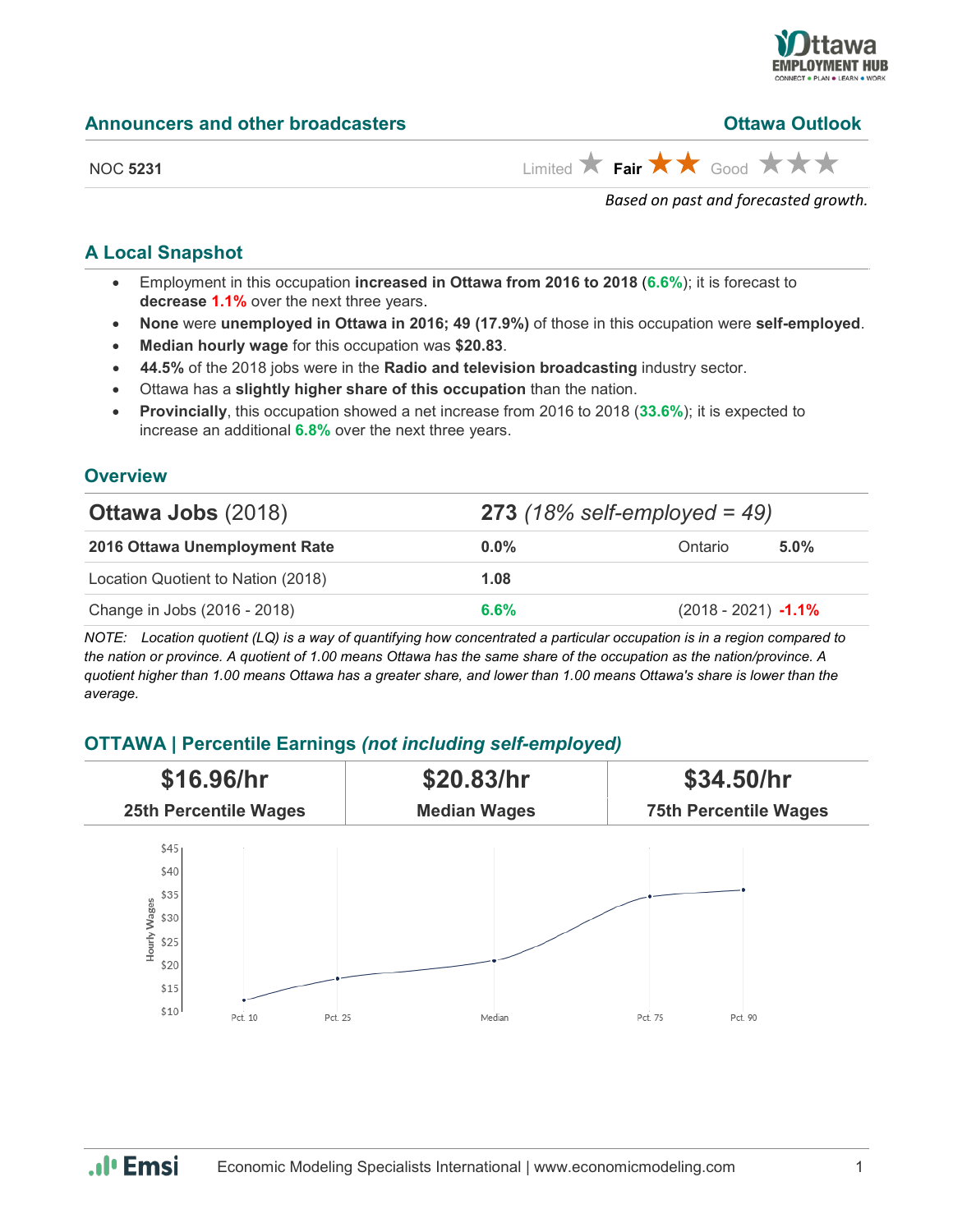

## **Ottawa | Growth**

| 256         | 270              |                    | 5.5%                 |
|-------------|------------------|--------------------|----------------------|
| $2016$ Jobs | <b>2021 Jobs</b> | Change (2016-2021) | % Change (2016-2021) |

# **Regional Trends**



|           | <b>Region</b> |               | <b>2016 Jobs</b> | <b>2021 Jobs</b> | Change | % Change |
|-----------|---------------|---------------|------------------|------------------|--------|----------|
| Ð         | Ottawa        |               | 256              | 270              | 14     | 5.5%     |
|           | Ontario       |               | 2,273            | 3,242            | 969    | 42.6%    |
|           | Canada        |               | 6,840            | 8,150            | 1,310  | 19.2%    |
|           |               | <b>Ottawa</b> |                  | <b>Ontario</b>   |        | Canada   |
| 2016 Jobs |               | 256           |                  | 2,273            |        | 6,840    |
| 2017 Jobs |               | 266           |                  | 2,628            |        | 7,315    |
| 2018 Jobs |               | 273           |                  | 3,037            |        | 7,903    |
| 2019 Jobs |               | 272           |                  | 3,115            |        | 7,991    |
| 2020 Jobs |               | 271           |                  | 3,182            |        | 8,073    |
| 2021 Jobs |               | 270           |                  | 3,242            |        | 8,150    |

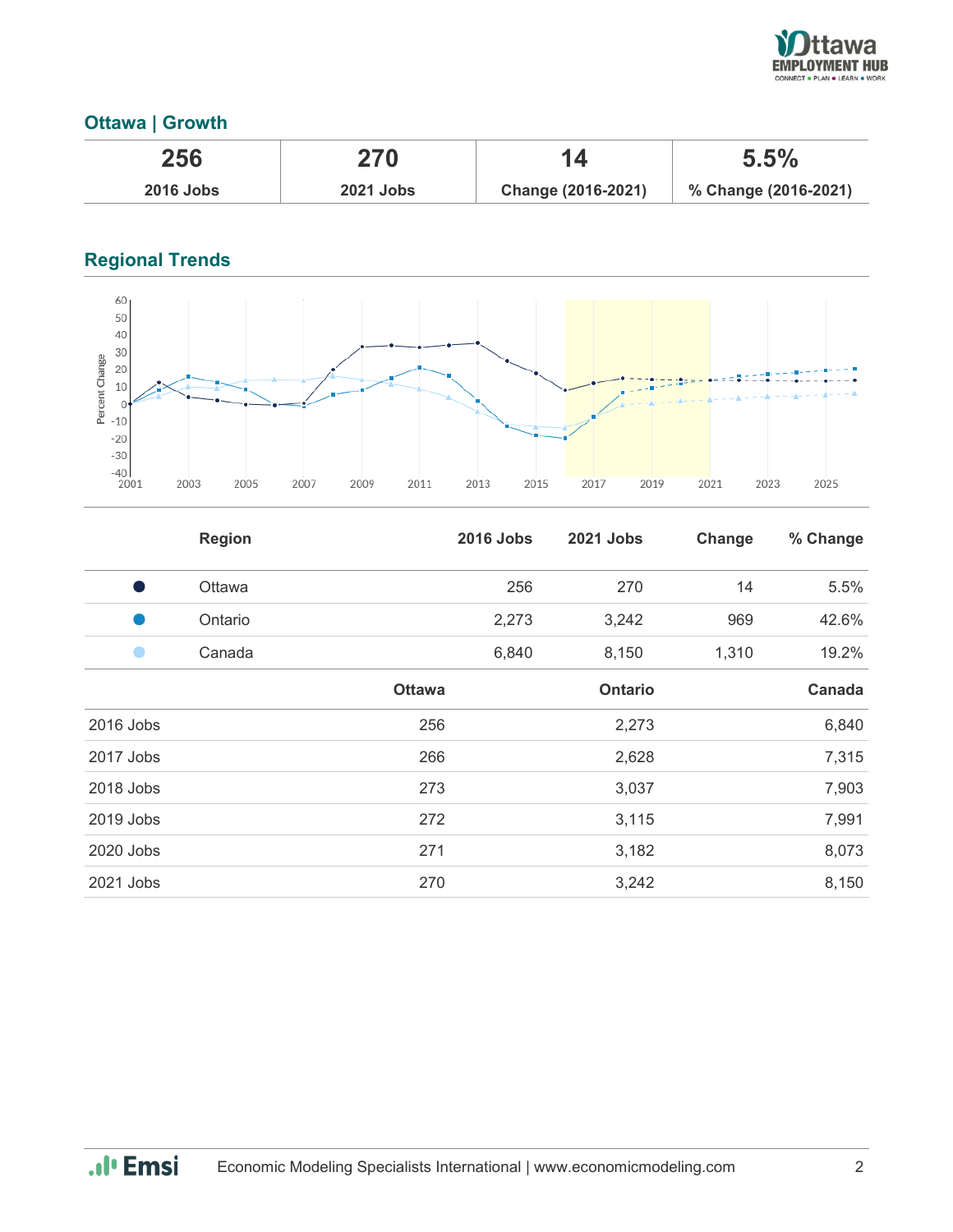

## **Ottawa | Industries Employing this Occupation**

| <b>Industry</b>                             | <b>Occupation</b><br>Jobs in<br><b>Industry</b><br>(2018) | $%$ of<br><b>Occupation</b><br>in Industry<br>(2018) | % of Total<br>Jobs in<br><b>Industry</b><br>(2018) |
|---------------------------------------------|-----------------------------------------------------------|------------------------------------------------------|----------------------------------------------------|
| Radio and television broadcasting           | 122                                                       | 44.5%                                                | 12.4%                                              |
| Independent artists, writers and performers | 34                                                        | 12.4%                                                | 1.6%                                               |
| Other federal services (9112-9119)          | 18                                                        | 6.4%                                                 | $0.0\%$                                            |
| Defence services                            | 17                                                        | 6.2%                                                 | 0.1%                                               |
| Drinking places (alcoholic beverages)       | 16                                                        | 5.9%                                                 | 2.0%                                               |

*NOTE: Inverse staffing patterns provides a table of percentages that shows how regional occupations are divided up among regional industries. For example, an inverse staffing pattern for registered nurses may show that 70% of RNs are employed by hospitals, 10% by local government (i.e., public schools), 10% by nursing homes, and 10% by offices of physicians.*

### **Educational programs and completions in Ottawa** *(public institutions only***)**

|                 |                                                  | 520                       |
|-----------------|--------------------------------------------------|---------------------------|
| Programs (2016) |                                                  | <b>Completions (2016)</b> |
| <b>CIP Code</b> | Program                                          | <b>Completions (2016)</b> |
| 09.01           | Communication and media studies                  | 513                       |
| 09.07           | Radio, television and digital communication<br>6 |                           |

*NOTE: EMSI Analyst uses Statistics Canada's PSIS data to compile completions for postsecondary programs offered in Canada, classified by the 2016 CIP codes. 2016 data includes those who graduated in spring 2017.*

#### **Job Postings by Month**



Total annual job postings: 20

*NOTE: Based on newly published job postings first found between January 01, 2018 and December 31, 2018 AND location is Ottawa Census Sub-division, Vicinity Jobs.*